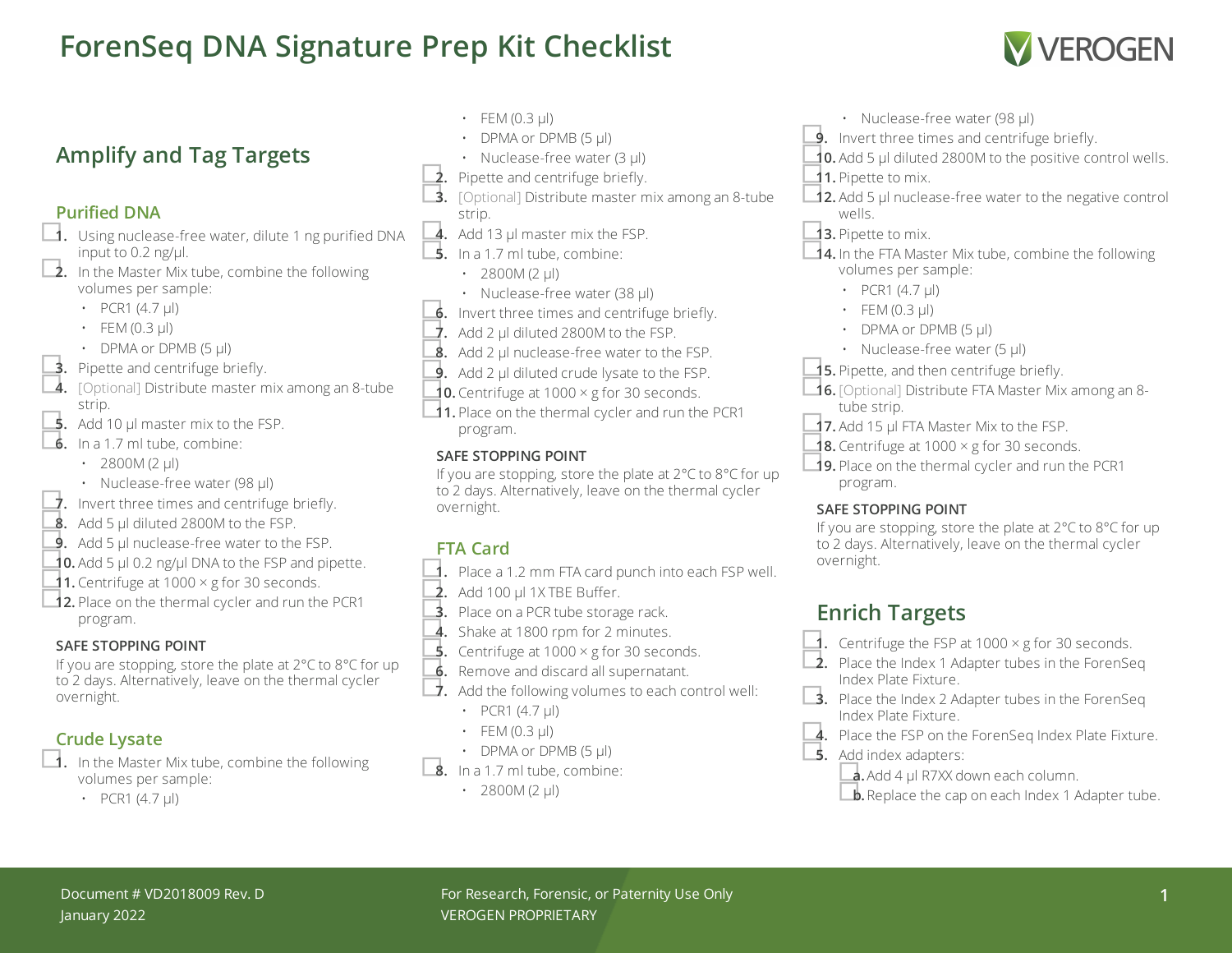# **ForenSeq DNA Signature Prep Kit Checklist**



- $\Box$ **c.** Add 4 µl A50X across each row.
- **d.** Replace the cap on each Index 2 Adapter tube.
- 
- ■**6.** Vortex PCR2, and then centrifuge briefly.<br>■ [Optional] Distribute PCR2 among an 8-tube strip.<br>■ **8.** Add 27 µl PCR2. ■<br>■ Centrifuge at 1000 × g for 30 seconds.
- 
- □**10.** Place on the thermal cycler and run the PCR2 program.

#### **SAFE STOPPING POINT**

If you are stopping, store the plate at 2°C to 8°C for up to 7 days. Alternatively, leave on the thermal cycler overnight.

### **Purify Libraries**

- □**1.** Add <sup>45</sup> µl SPB to the PBP.
- **2.** Centrifuge the FSP at 1000  $\times$  g for 30 seconds.
- □**3.** Transfer <sup>45</sup> µl reaction from the FSP to the PBP.
- 4. Shake at 1800 rpm for 2 minutes.
- **5.** Incubate at room temperature for 5 minutes.
- **6.** Place on the magnetic stand until clear.
- □**7.** Remove and discard all supernatant. □**8.** Wash as follows.
- - □**a.**Add <sup>200</sup> µl fresh 80% EtOH.
	- **b.** Incubate for 30 seconds.
- □**c.** Remove and discard all supernatant. □**9.** Wash <sup>a</sup> **second** time.
- 
- **10.** Centrifuge at 1000  $\times$  g for 30 seconds.
- **11.** Place on the magnetic stand.
- □**12.** Remove residual EtOH.
- 13. Remove from the magnetic stand.
- 
- **14.** Add 52.5 µl RSB.<br>**15.** Shake at 1800 rpm for 2 minutes.
- □**16.** If necessary, pipette or reshake.
- **□17.** Incubate at room temperature for 2 minutes.
- □**18.** Place on the magnetic stand until clear. □**19.** Transfer <sup>50</sup> µl supernatant from the PBP to the PLP.
- $\overline{20}$ . Centrifuge at 1000  $\times$  g for 30 seconds.

#### **SAFE STOPPING POINT**

If you are stopping, store the plate at -25°C to -15°C for up to 1 year.

### **Normalize Libraries**

- □**1.** In the LNA1/LNB1 Master Mix tube, combine the following volumes per sample:
	- LNA1 (46.8  $\mu$ I)
	-
- LNB1 (8.5  $\mu$ )<br>**2.** Vortex and invert several times.
- **3.** Transfer to a reagent reservoir.
- 4. Add 45 µl LNA1/LNB1 Master Mix to the NWP.
- **5.** To clear any aspirated beads, place the PLP on the magnetic stand until clear.
- □**6.** Transfer <sup>20</sup> µl supernatant from the PLP to the NWP.
- $\overrightarrow{1}$ . Shake at 1800 rpm for 30 minutes.
- <span id="page-1-0"></span>
- ■<br>■ [9](#page-1-0). While shaking, perform steps 9–[11](#page-1-1).<br>■ In the 0.1 N HP3 tube, combine the following volumes per sample:
	- Nuclease-free water (33.3 µl)
	-
- HP3 (1.8  $\mu$ )<br>**10.** Invert several times and set aside.
- <span id="page-1-1"></span> $\triangle$ **1.** Add 30 µl LNS2 to the NLP.
- □**12.** Immediately after shaking, place the NWP on the magnetic stand until clear.
- **13.** Remove and discard all supernatant.<br>**14.** Remove from the magnetic stand.
- 
- □**15.** Wash as follows.
	- **a.** Add 45 µl LNW1 to each well.
	- **b.** Shake at 1800 rpm for 5 minutes.
	- **c.** Place on the magnetic stand until clear.

□ **d.** Remove and discard all supernatant.<br>□ **e.** Remove from the magnetic stand.

#### □**16.** Wash <sup>a</sup> **second** time.

- **17.** Centrifuge at 1000  $\times$  g for 30 seconds.
- 18. Place on the magnetic stand until clear.
- 
- **19.** Remove residual LNW1.<br>**20.** Remove from the magnetic stand.
- 
- **21.** Add 32 µl 0.1 N HP3.<br>**22.** Shake at 1800 rpm for 5 minutes.
- **23.** Place on the magnetic stand until clear.
- **24.** Transfer 30 µl supernatant from the NWP to the NLP.
- □**25.** Pipette to mix.
- **26.** Centrifuge at 1000  $\times$  g for 30 seconds.

#### **SAFE STOPPING POINT**

If you are stopping, store the plate at -25°C to -15°C for up to 30 days.

### **Pool Libraries**

- 
- □**1.** Transfer <sup>5</sup> µl of each library to an 8-tube strip. □**2.** Store the NLP at -25°C to -15°C for up to <sup>30</sup> days. □**3.** Transfer libraries from the 8-tube strip to the PNL
- tube.
- 4. Vortex and centrifuge briefly.

#### **SAFE STOPPING POINT**

If you are stopping, store the tube at -25°C to -15°C for up to 30 days.

## **Denature and Dilute Libraries**

- □**1.** In the Denatured HSC tube, combine:
	- $\cdot$  HSC (2 µl)
	- $\cdot$  HP3 (2 µl)
	- Nuclease-free water (36 µl)